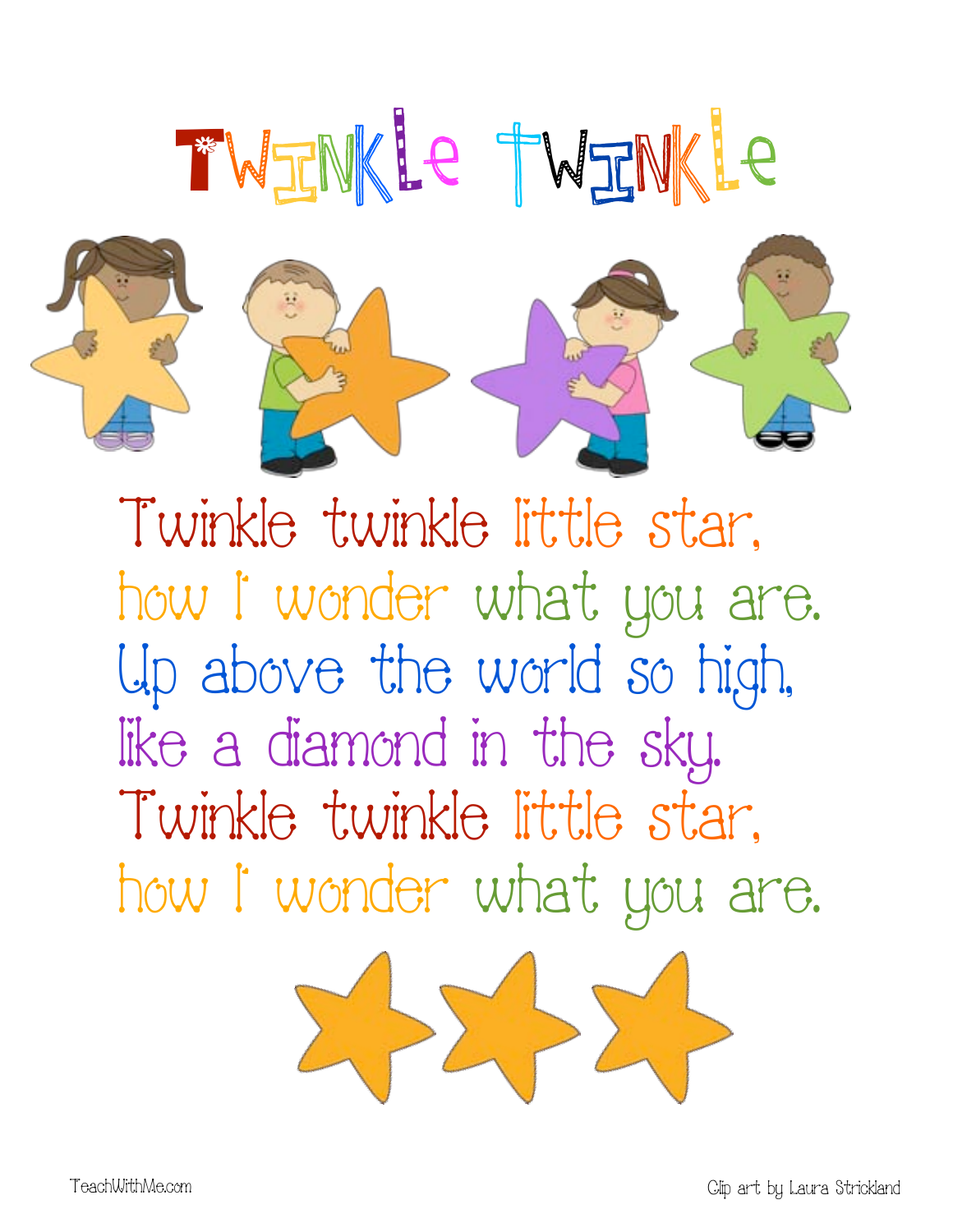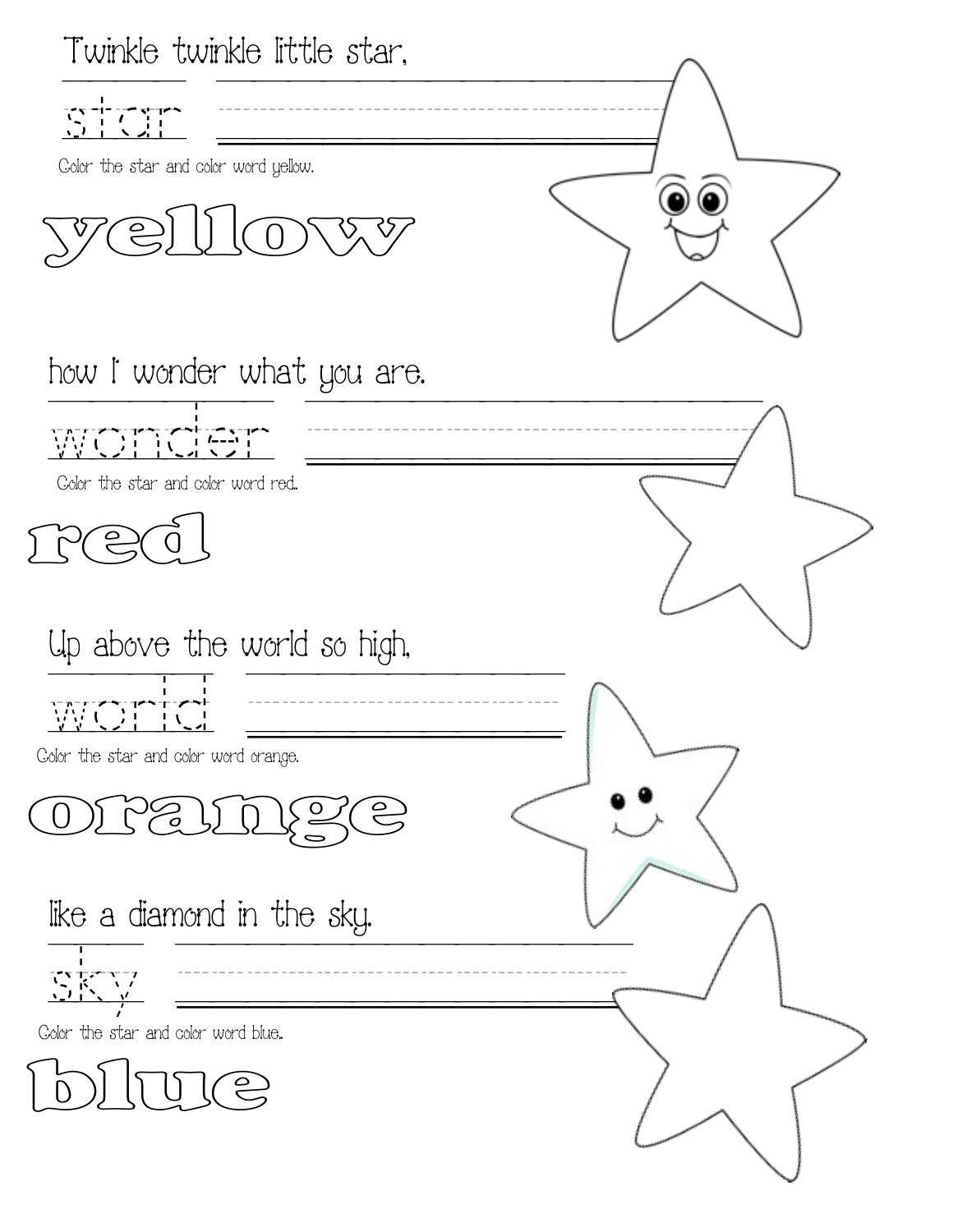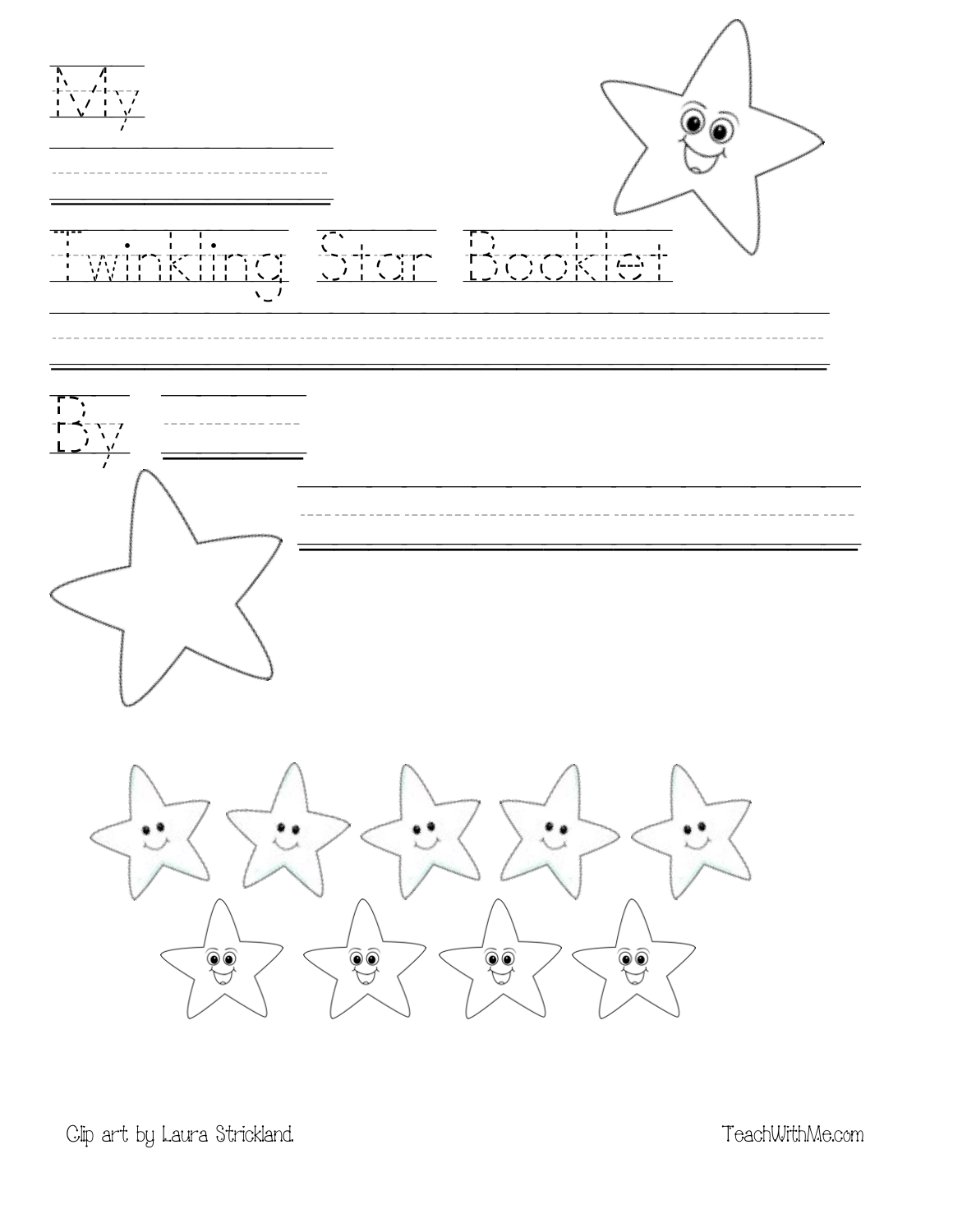| Color the star. |                                                                   |  |
|-----------------|-------------------------------------------------------------------|--|
|                 | List your star qualities. (Things you shine brightly at. > 3 < 10 |  |
|                 |                                                                   |  |
|                 | deserves a start too, because                                     |  |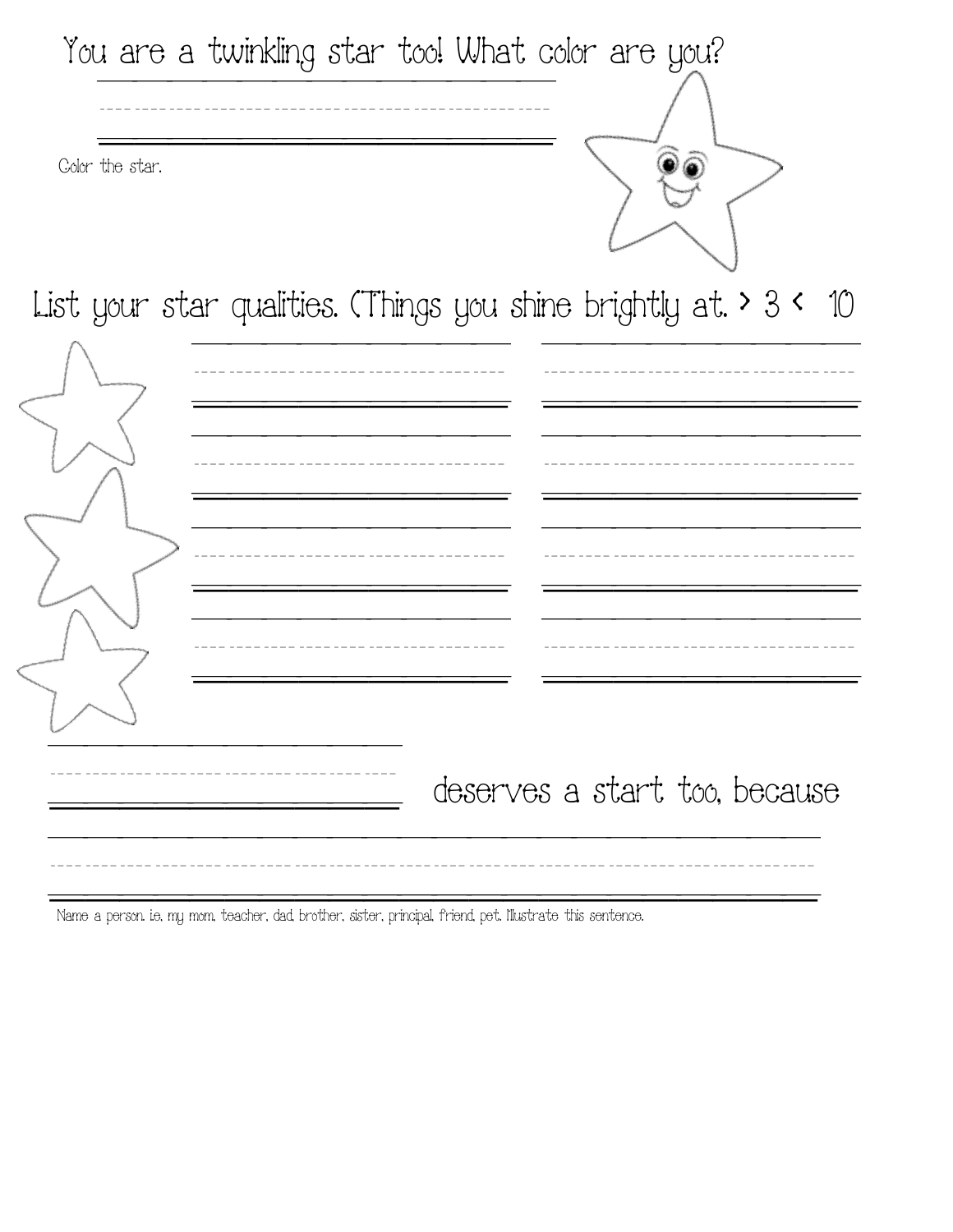| Twinkle | twinkle                | little            | star    |
|---------|------------------------|-------------------|---------|
| how     |                        | wonder            | what    |
| you     | are                    | $Q_{\mathcal{P}}$ | above   |
| the     | world                  | SÓ                | high    |
| like    | a                      | diamond           | m       |
| the     | Ski<br>$\cdot \cdot$ y | Twinkle           | twinkle |
| little  | star                   | how               |         |
| wonder  | what                   | you               | are     |
|         |                        |                   |         |

Cut out the word cards and make sentences for the nursery rhyme Twinkle Twinkle Little star. Be aware of the capitalized words. Include punctuation cards at the end.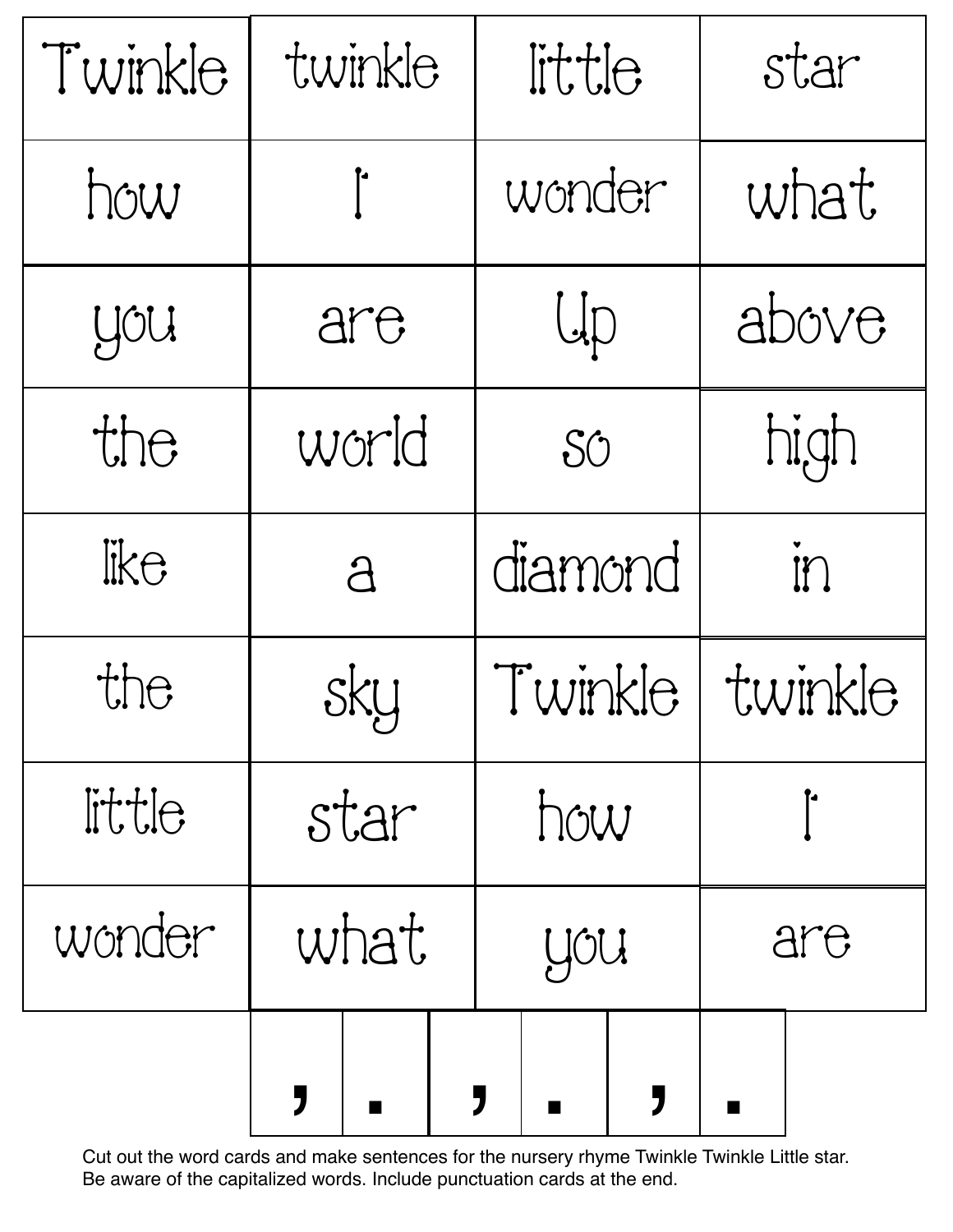$S$  or is like  $\alpha$ \_\_\_\_\_\_\_\_\_\_\_\_\_\_\_\_\_\_\_\_\_\_\_\_\_ \_\_\_\_\_\_\_\_\_\_\_\_\_\_\_\_\_\_\_\_\_\_\_\_\_ STOP IS HERE A \_\_\_\_\_\_\_\_\_\_\_\_\_\_\_\_\_\_\_\_\_\_\_\_\_ \_\_\_\_\_\_\_\_\_\_\_\_\_\_\_\_\_\_\_\_\_\_\_\_\_ My is like a \_\_\_\_\_\_\_\_\_\_\_\_\_\_\_\_\_\_\_\_\_\_\_\_\_ \_\_\_\_\_\_\_\_\_\_\_\_\_\_\_\_\_\_\_\_\_\_\_\_\_ Similes; are comparisons that say something is like something else. The nursery rhyme says that a star is like a diamond. Think of 3 other similes that describe a star.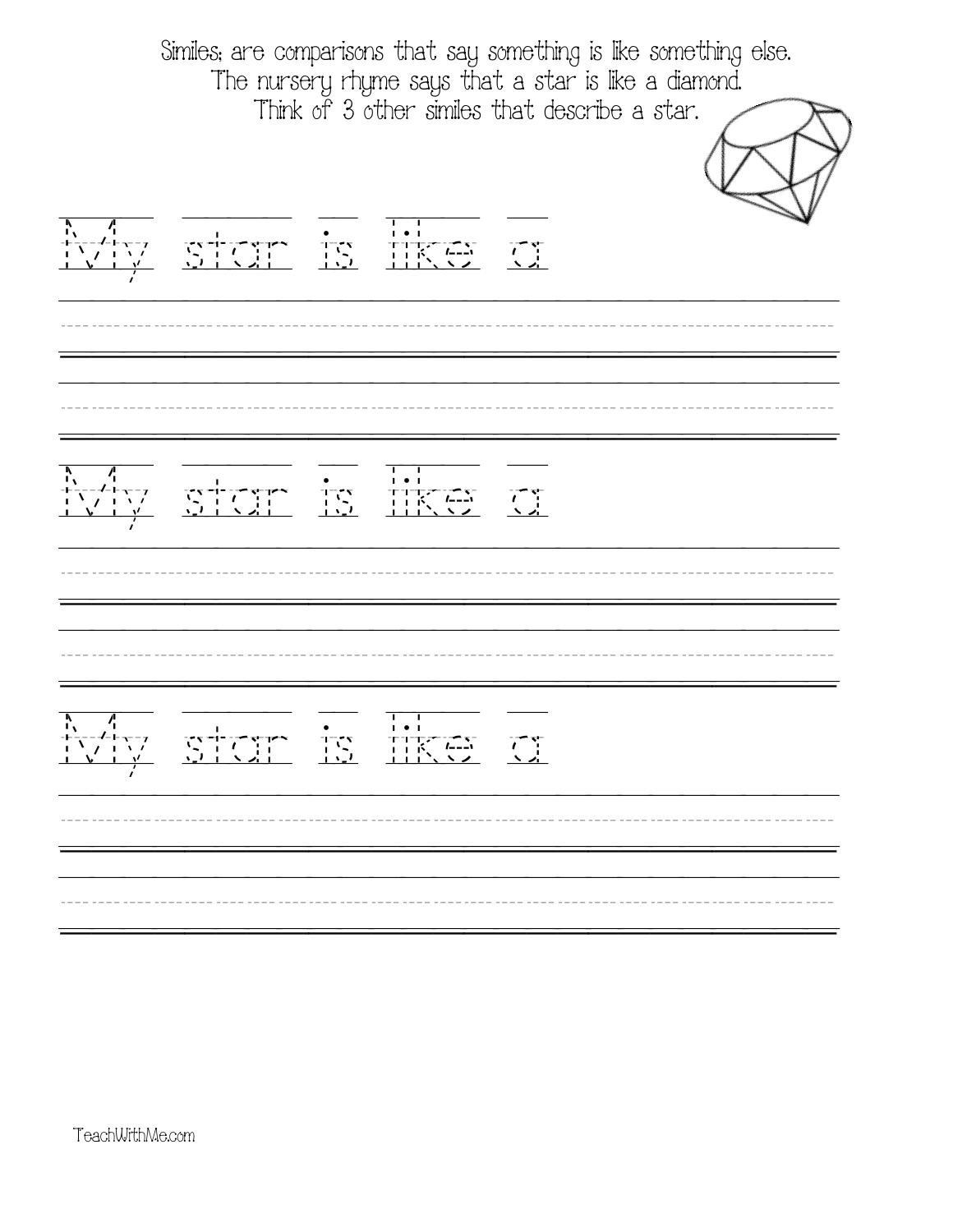Trace and write the words in their matching color. Randomly color each of the stars a different color and then draw lines to match the stars to their color word.

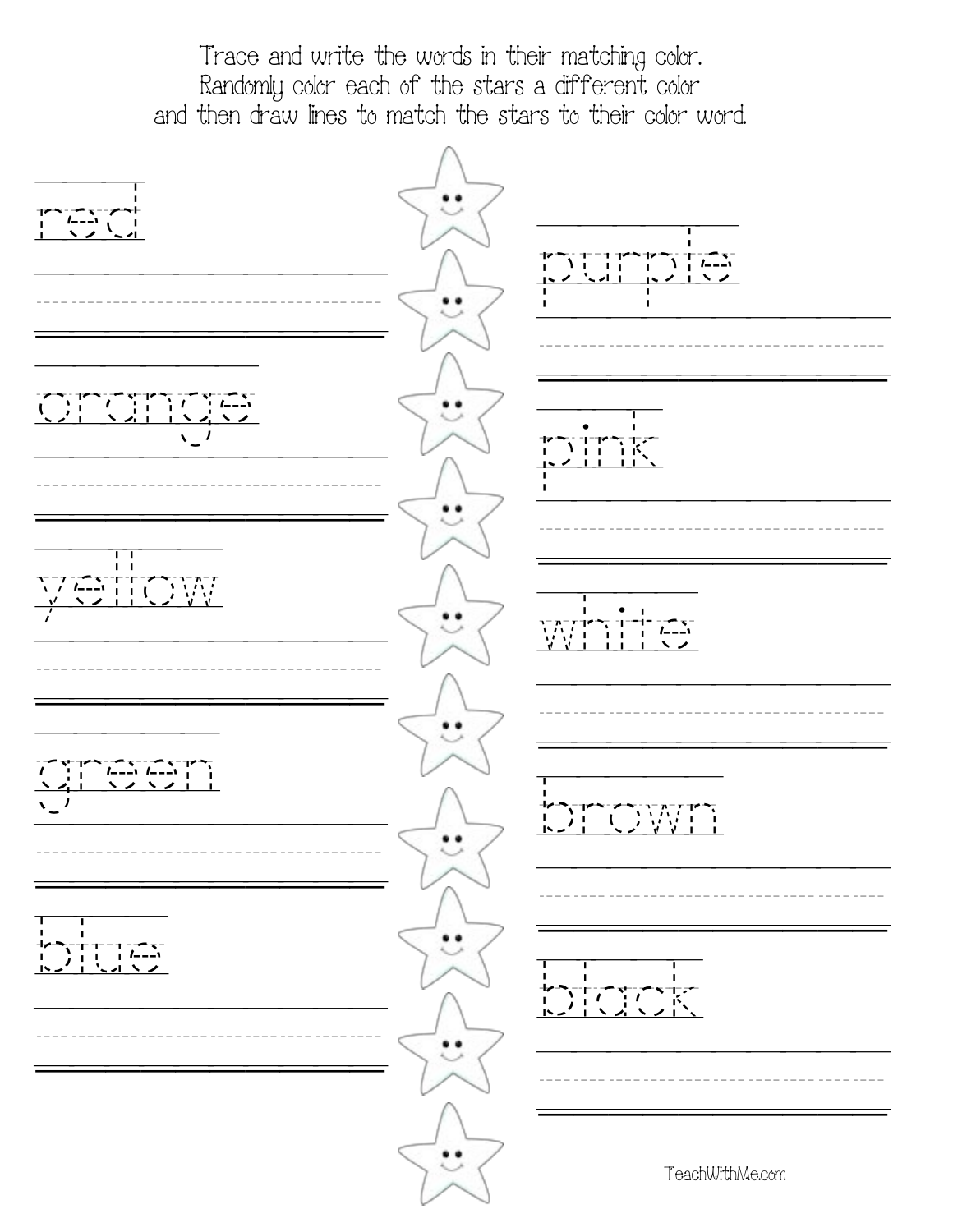In the nursery rhyme, the star is up, above and in. These words are telling us "where" and giving us spatial directions. Complete the "where" activities below.

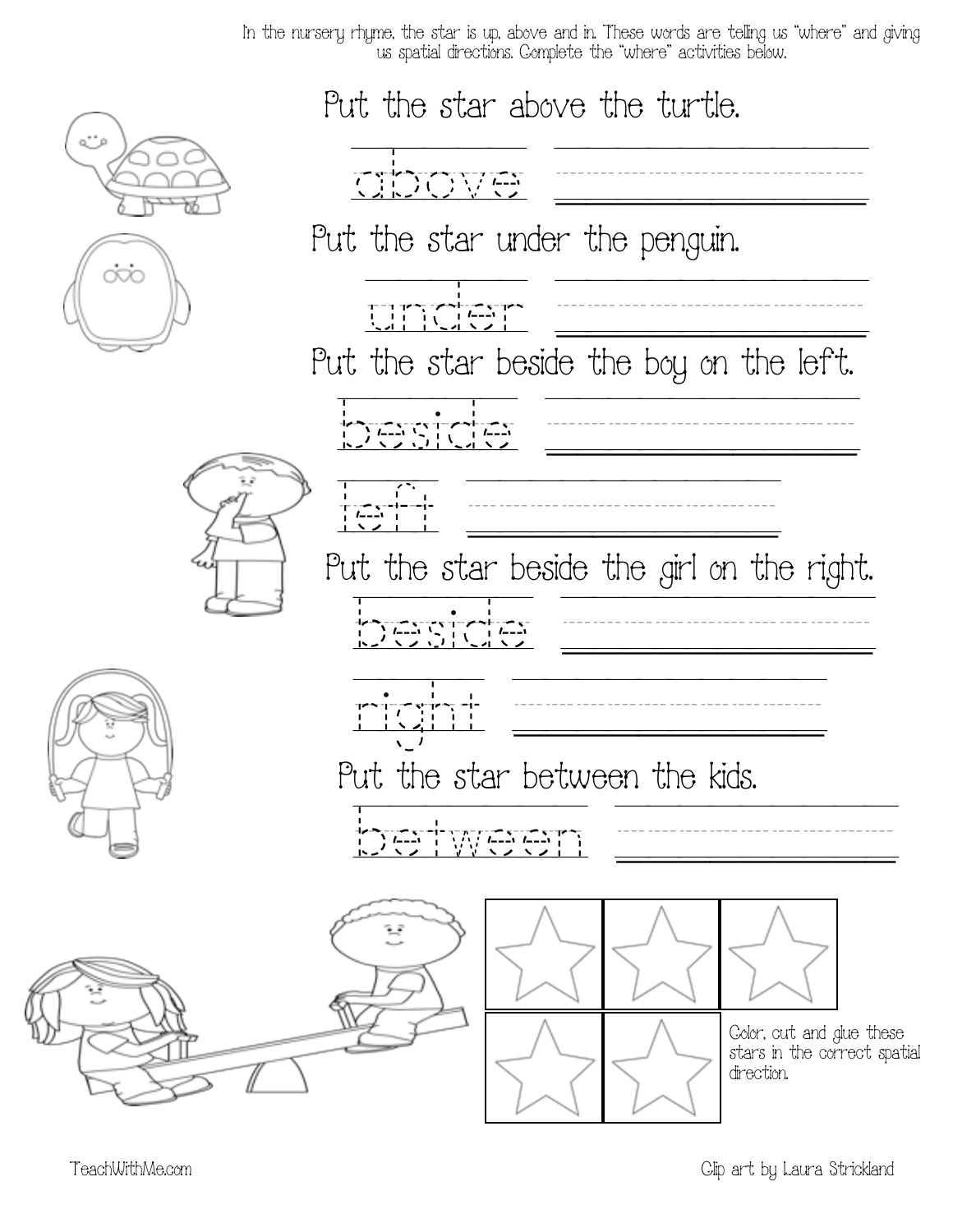Trace and write the words that rhyme with star.

| т<br>$\begin{array}{c}\n\hline\n\downarrow \\ \hline\n\downarrow \\ \hline\n\downarrow\n\end{array}$                                                                                                                                                                                                                                                                                                                                      | $\sum_{i=1}^{n} \frac{1}{i} \sum_{j=1}^{n} \frac{1}{i} \sum_{j=1}^{n} \frac{1}{j} \sum_{j=1}^{n} \frac{1}{j} \sum_{j=1}^{n} \frac{1}{j} \sum_{j=1}^{n} \frac{1}{j} \sum_{j=1}^{n} \frac{1}{j} \sum_{j=1}^{n} \frac{1}{j} \sum_{j=1}^{n} \frac{1}{j} \sum_{j=1}^{n} \frac{1}{j} \sum_{j=1}^{n} \frac{1}{j} \sum_{j=1}^{n} \frac{1}{j} \sum_{j=1}^{n} \frac{1}{j$                                                                                                                                                                                                                                                               |
|-------------------------------------------------------------------------------------------------------------------------------------------------------------------------------------------------------------------------------------------------------------------------------------------------------------------------------------------------------------------------------------------------------------------------------------------|-------------------------------------------------------------------------------------------------------------------------------------------------------------------------------------------------------------------------------------------------------------------------------------------------------------------------------------------------------------------------------------------------------------------------------------------------------------------------------------------------------------------------------------------------------------------------------------------------------------------------------|
|                                                                                                                                                                                                                                                                                                                                                                                                                                           |                                                                                                                                                                                                                                                                                                                                                                                                                                                                                                                                                                                                                               |
| $\begin{array}{c c c c c} \hline \textbf{r} & \textbf{r} & \textbf{r} & \textbf{r} \\ \hline \textbf{r} & \textbf{r} & \textbf{r} & \textbf{r} \\ \hline \textbf{r} & \textbf{r} & \textbf{r} & \textbf{r} \\ \hline \textbf{r} & \textbf{r} & \textbf{r} & \textbf{r} \\ \hline \textbf{r} & \textbf{r} & \textbf{r} & \textbf{r} \\ \hline \textbf{r} & \textbf{r} & \textbf{r} & \textbf{r} \\ \hline \textbf{r} & \textbf{r} & \text$ |                                                                                                                                                                                                                                                                                                                                                                                                                                                                                                                                                                                                                               |
|                                                                                                                                                                                                                                                                                                                                                                                                                                           | $\begin{array}{c} \begin{array}{c} \uparrow \\ \downarrow \end{array} & \begin{array}{c} \uparrow \\ \downarrow \end{array} & \begin{array}{c} \uparrow \\ \downarrow \end{array} & \begin{array}{c} \uparrow \\ \downarrow \end{array} & \begin{array}{c} \uparrow \\ \downarrow \end{array} & \begin{array}{c} \downarrow \\ \downarrow \end{array} & \begin{array}{c} \downarrow \\ \downarrow \end{array} & \begin{array}{c} \downarrow \\ \downarrow \end{array} & \begin{array}{c} \downarrow \\ \downarrow \end{array} & \begin{array}{c} \downarrow \\ \downarrow \end{array} & \begin{array}{c} \downarrow \\ \down$ |
|                                                                                                                                                                                                                                                                                                                                                                                                                                           |                                                                                                                                                                                                                                                                                                                                                                                                                                                                                                                                                                                                                               |
|                                                                                                                                                                                                                                                                                                                                                                                                                                           |                                                                                                                                                                                                                                                                                                                                                                                                                                                                                                                                                                                                                               |
| $\bullet$<br>$\frac{1}{2}$<br>$\vec{J}$                                                                                                                                                                                                                                                                                                                                                                                                   |                                                                                                                                                                                                                                                                                                                                                                                                                                                                                                                                                                                                                               |
|                                                                                                                                                                                                                                                                                                                                                                                                                                           |                                                                                                                                                                                                                                                                                                                                                                                                                                                                                                                                                                                                                               |
|                                                                                                                                                                                                                                                                                                                                                                                                                                           |                                                                                                                                                                                                                                                                                                                                                                                                                                                                                                                                                                                                                               |
|                                                                                                                                                                                                                                                                                                                                                                                                                                           |                                                                                                                                                                                                                                                                                                                                                                                                                                                                                                                                                                                                                               |
|                                                                                                                                                                                                                                                                                                                                                                                                                                           |                                                                                                                                                                                                                                                                                                                                                                                                                                                                                                                                                                                                                               |
|                                                                                                                                                                                                                                                                                                                                                                                                                                           |                                                                                                                                                                                                                                                                                                                                                                                                                                                                                                                                                                                                                               |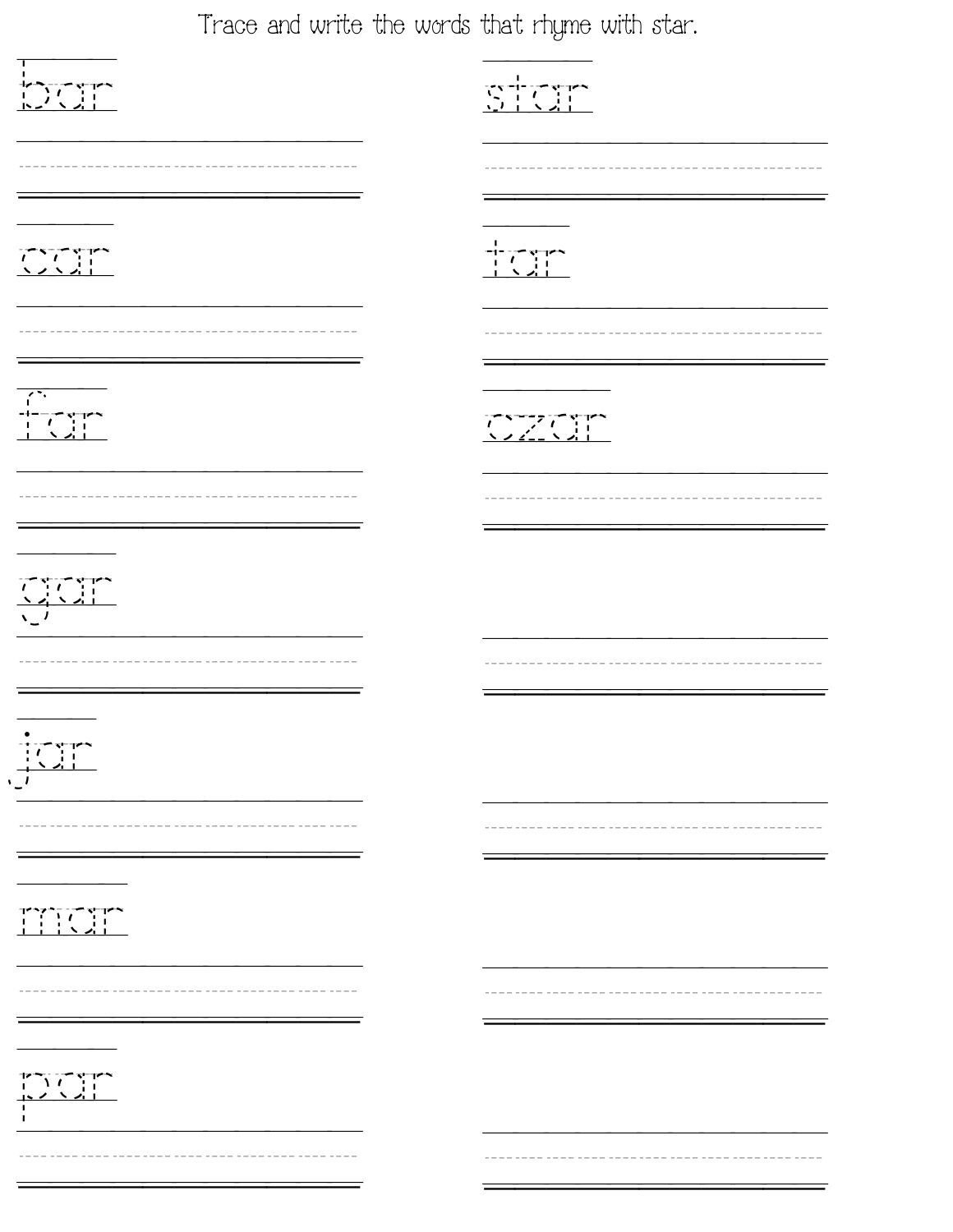Trace and write the words that rhyme with sky.

| $\frac{1}{1}$                                                                                                                                                                                                                                                                                                                                                                                                                                                                                                                                                               | 丁!                                                                                                                                                                                                                                                                                                                                                                                                                                                                                                                                                  |
|-----------------------------------------------------------------------------------------------------------------------------------------------------------------------------------------------------------------------------------------------------------------------------------------------------------------------------------------------------------------------------------------------------------------------------------------------------------------------------------------------------------------------------------------------------------------------------|-----------------------------------------------------------------------------------------------------------------------------------------------------------------------------------------------------------------------------------------------------------------------------------------------------------------------------------------------------------------------------------------------------------------------------------------------------------------------------------------------------------------------------------------------------|
|                                                                                                                                                                                                                                                                                                                                                                                                                                                                                                                                                                             |                                                                                                                                                                                                                                                                                                                                                                                                                                                                                                                                                     |
|                                                                                                                                                                                                                                                                                                                                                                                                                                                                                                                                                                             | $\mathbf{I}$<br>$\blacksquare$                                                                                                                                                                                                                                                                                                                                                                                                                                                                                                                      |
|                                                                                                                                                                                                                                                                                                                                                                                                                                                                                                                                                                             |                                                                                                                                                                                                                                                                                                                                                                                                                                                                                                                                                     |
| $\frac{1}{\sqrt{1-\frac{1}{2}}}$<br>╲┞╌╽╌┈┎╾╺╌<br>╺╽╶╽╴╹╾╾╾╹<br>╭╽╶╽╴╲╴╺╱                                                                                                                                                                                                                                                                                                                                                                                                                                                                                                   |                                                                                                                                                                                                                                                                                                                                                                                                                                                                                                                                                     |
|                                                                                                                                                                                                                                                                                                                                                                                                                                                                                                                                                                             |                                                                                                                                                                                                                                                                                                                                                                                                                                                                                                                                                     |
| $\begin{array}{c c c c c} \hline \begin{array}{c} \text{R-1} & \text{R-1} & \text{R-1} \\ \text{R-1} & \text{R-1} & \text{R-1} \\ \hline \end{array} \\ \hline \end{array} \end{array}$                                                                                                                                                                                                                                                                                                                                                                                     |                                                                                                                                                                                                                                                                                                                                                                                                                                                                                                                                                     |
|                                                                                                                                                                                                                                                                                                                                                                                                                                                                                                                                                                             |                                                                                                                                                                                                                                                                                                                                                                                                                                                                                                                                                     |
| 召<br>╺╀━╼╒╺╤╼╤<br>╶╿┈╷╡╶╲╿<br><u>╶╿┈┈╽┈┈╲╿┈┈</u>                                                                                                                                                                                                                                                                                                                                                                                                                                                                                                                            | $\mathbf{I}$<br>$\blacksquare$<br>٠<br>$\begin{array}{c}\n\begin{array}{c}\n\uparrow \\ \uparrow \\ \downarrow\n\end{array} & \begin{array}{c}\n\uparrow \\ \downarrow \\ \downarrow\n\end{array} & \begin{array}{c}\n\downarrow \\ \downarrow \\ \downarrow\n\end{array} \end{array}$<br>т.<br>$\blacksquare$<br>$\mathbf{I}$                                                                                                                                                                                                                      |
|                                                                                                                                                                                                                                                                                                                                                                                                                                                                                                                                                                             |                                                                                                                                                                                                                                                                                                                                                                                                                                                                                                                                                     |
| $\begin{array}{c c c c c} \hline \textbf{r} & \textbf{r} & \textbf{r} & \textbf{r} & \textbf{r} \\ \hline \textbf{r} & \textbf{r} & \textbf{r} & \textbf{r} & \textbf{r} \\ \hline \textbf{r} & \textbf{r} & \textbf{r} & \textbf{r} & \textbf{r} \\ \hline \textbf{r} & \textbf{r} & \textbf{r} & \textbf{r} & \textbf{r} \\ \hline \textbf{r} & \textbf{r} & \textbf{r} & \textbf{r} & \textbf{r} \\ \hline \end{array}$                                                                                                                                                  |                                                                                                                                                                                                                                                                                                                                                                                                                                                                                                                                                     |
|                                                                                                                                                                                                                                                                                                                                                                                                                                                                                                                                                                             |                                                                                                                                                                                                                                                                                                                                                                                                                                                                                                                                                     |
| $\top$<br>л.<br><b>Contract Contract</b><br>٠<br><b>I</b><br>$\bullet$<br>$\mathbb{Y}^1$<br>$\begin{array}{c} \mathbf{1}_{\mathbf{N},\mathbf{N}}=\mathbf{1}_{\mathbf{N},\mathbf{N}}\mathbf{1}_{\mathbf{N},\mathbf{N}}\\ \mathbf{1}_{\mathbf{N},\mathbf{N}}=\mathbf{1}_{\mathbf{N},\mathbf{N}}\mathbf{1}_{\mathbf{N},\mathbf{N}}\mathbf{1}_{\mathbf{N},\mathbf{N}}\\ \mathbf{1}_{\mathbf{N},\mathbf{N},\mathbf{N}}=\mathbf{1}_{\mathbf{N},\mathbf{N},\mathbf{N}}\mathbf{1}_{\mathbf{N},\mathbf{N}}\mathbf{1}_{\mathbf{N},\mathbf{N}} \$<br>╍<br>டட<br><u>」</u><br>$\sqrt{2}$ | л.<br>$\mathbf{L}$<br>$\begin{array}{c} \overline{X}^{\mathbf{X}} \stackrel{\text{def}}{=} \overline{Y}^{\mathbf{X}} \stackrel{\text{def}}{=} \overline{Y}^{\mathbf{X}} \stackrel{\text{def}}{=} \overline{Y}^{\mathbf{X}} \stackrel{\text{def}}{=} \overline{Y}^{\mathbf{X}} \stackrel{\text{def}}{=} \overline{Y}^{\mathbf{X}} \stackrel{\text{def}}{=} \overline{Y}^{\mathbf{X}} \stackrel{\text{def}}{=} \overline{Y}^{\mathbf{X}} \stackrel{\text{def}}{=} \overline{Y}^{\mathbf{X}} \stackrel{\text{def}}{=} \overline{Y}$<br>٠<br>$\sqrt{1}$ |
|                                                                                                                                                                                                                                                                                                                                                                                                                                                                                                                                                                             |                                                                                                                                                                                                                                                                                                                                                                                                                                                                                                                                                     |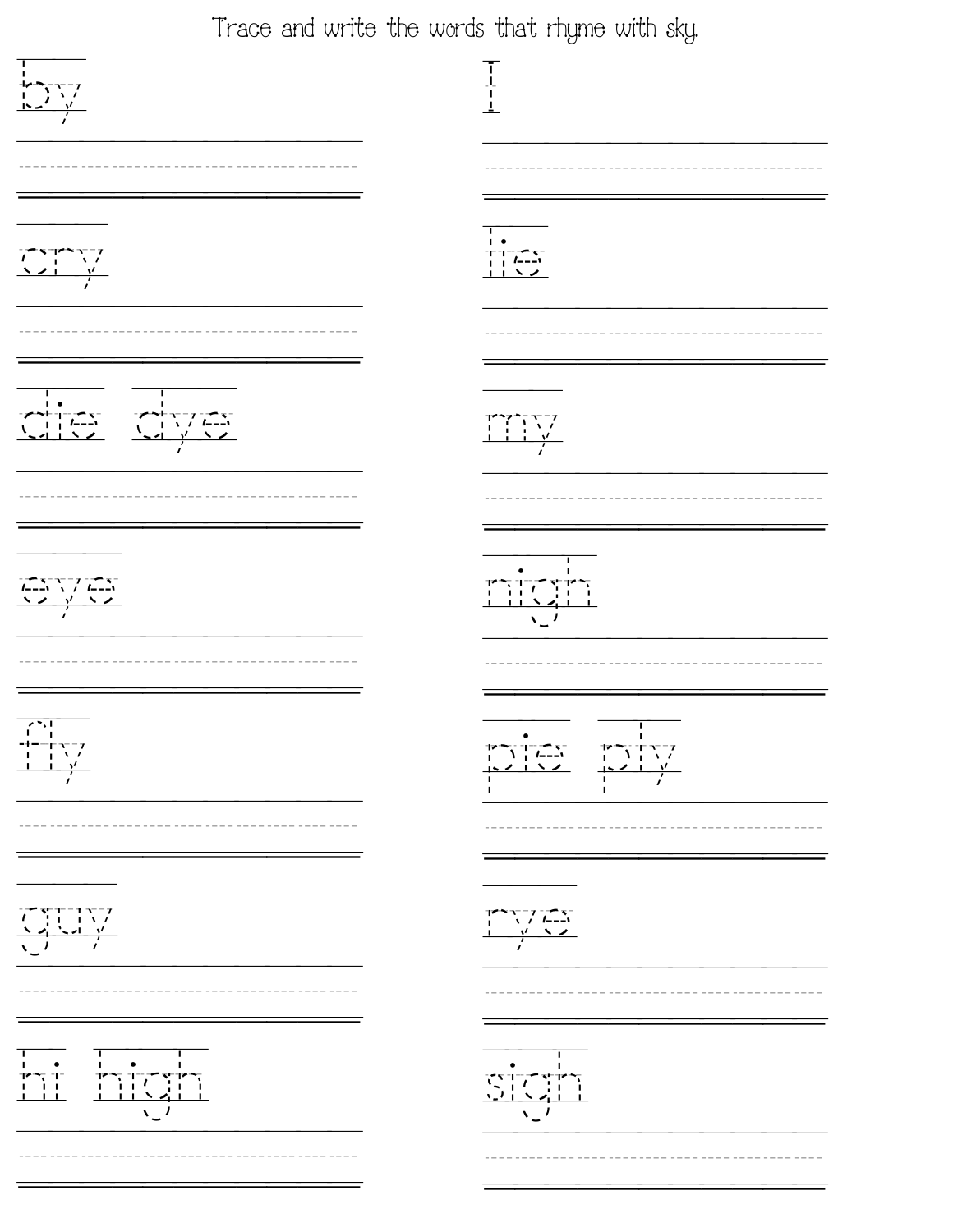Trace and write the words that rhyme with sky.

|                                                                                                                                                                                                                                                                                                                                                                                                                                                                                                                                                                         | $\sum_{i=1}^{n} \frac{1}{i} \sum_{i=1}^{n} \frac{1}{i}$                                                                                                     |
|-------------------------------------------------------------------------------------------------------------------------------------------------------------------------------------------------------------------------------------------------------------------------------------------------------------------------------------------------------------------------------------------------------------------------------------------------------------------------------------------------------------------------------------------------------------------------|-------------------------------------------------------------------------------------------------------------------------------------------------------------|
| л.                                                                                                                                                                                                                                                                                                                                                                                                                                                                                                                                                                      | $\mathbf{I}$                                                                                                                                                |
| $\sim 10^{-1}$<br>$\begin{array}{c}\n\sqrt{1+\sqrt{1+\frac{1}{2}}}\n\hline\n\sqrt{1+\sqrt{1+\frac{1}{2}}}\n\hline\n\sqrt{1+\frac{1}{2}}\n\hline\n\sqrt{1+\frac{1}{2}}\n\hline\n\end{array}$                                                                                                                                                                                                                                                                                                                                                                             | <b>Contract Contract</b><br>$\bigvee_{i=1}^{n} \bigvee_{j=1}^{n} \bigvee_{i=1}^{n} \bigvee_{j=1}^{n} \bigvee_{j=1}^{n} \bigvee_{j=1}^{n} \bigvee_{j=1}^{n}$ |
| -----------------                                                                                                                                                                                                                                                                                                                                                                                                                                                                                                                                                       | -----------                                                                                                                                                 |
| --------------------------                                                                                                                                                                                                                                                                                                                                                                                                                                                                                                                                              | --- ---- ----- ---- ---- ---- ---- ---- ---                                                                                                                 |
|                                                                                                                                                                                                                                                                                                                                                                                                                                                                                                                                                                         |                                                                                                                                                             |
| $\begin{array}{c c c} \sqrt{1+\gamma} & \sqrt{1+\gamma}\\ \sqrt{1+\gamma} & \sqrt{1+\gamma}\\ \sqrt{1+\gamma} & \sqrt{1+\gamma}\\ \sqrt{1+\gamma} & \sqrt{1+\gamma}\\ \sqrt{1+\gamma} & \sqrt{1+\gamma}\\ \sqrt{1+\gamma} & \sqrt{1+\gamma}\\ \sqrt{1+\gamma} & \sqrt{1+\gamma}\\ \sqrt{1+\gamma} & \sqrt{1+\gamma}\\ \sqrt{1+\gamma} & \sqrt{1+\gamma}\\ \sqrt{1+\gamma} & \sqrt{1+\gamma}\\ \sqrt{1+\gamma} & \sqrt{1+\gamma}\\ \sqrt{1+\gamma} & \sqrt{1+\gamma}\\ \sqrt{1+\gamma} & \sqrt{1+\gamma}\\ \sqrt{1+\gamma} & \sqrt{1+\gamma$<br>------------------------ |                                                                                                                                                             |
| $\blacksquare$<br>$\begin{array}{c c c c} \hline \psi & -1 & \psi & -y \\ \hline \psi & 1 & \psi & y \\ \hline \psi & 1 & \psi & y \\ \hline \end{array}$                                                                                                                                                                                                                                                                                                                                                                                                               |                                                                                                                                                             |
|                                                                                                                                                                                                                                                                                                                                                                                                                                                                                                                                                                         |                                                                                                                                                             |
| $\frac{1}{1}$ $\frac{1}{1}$ $\frac{1}{1}$                                                                                                                                                                                                                                                                                                                                                                                                                                                                                                                               |                                                                                                                                                             |
|                                                                                                                                                                                                                                                                                                                                                                                                                                                                                                                                                                         |                                                                                                                                                             |
| $\mathbf{I}$<br>$\blacksquare$<br>$\sim 1$<br>$\mathbf{I}$<br>$\bullet$<br>$\sqrt{2}$                                                                                                                                                                                                                                                                                                                                                                                                                                                                                   |                                                                                                                                                             |
|                                                                                                                                                                                                                                                                                                                                                                                                                                                                                                                                                                         |                                                                                                                                                             |